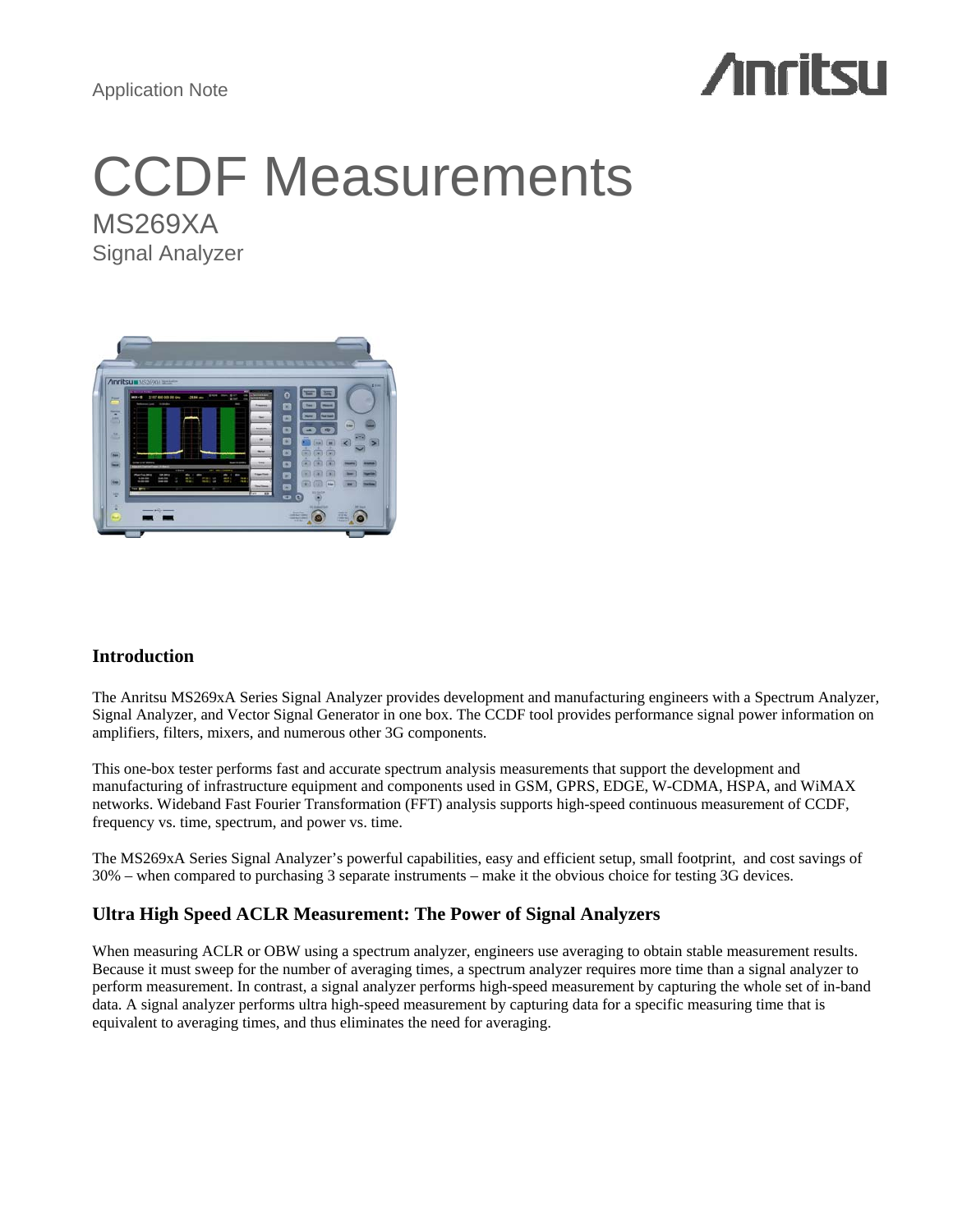# **1. Signal Analyzer**

The MS2690A/MS2691A Signal Analyzer can measure the transmitter characteristics of wireless devices for various types of mobile communications quickly, accurately, and easily. The Signal Analyzer function can achieve high-speed spectrum and simultaneous analysis on the frequency and time axis using FFT processing while recording the RF input signal with the digitize capture function. This cannot be achieved with a conventional spectrum analyzer.

The Signal Analyzer function has the following features:

- Broad frequency band (6 GHz/13.5/26.5 GHz).
- Broad analysis bandwidth (31.25 MHz/120 MHz).
- Continuous analysis of captured data.
- High capacity waveform memory.
- High-speed spectrum analysis.
- Measurement functions include spectrum, power vs. time, frequency vs. time, and CCDF.

### **2. CCDF Measurements**

CCDF (Complementary Cumulative Distribution Function) measurements provide important information for engineers involved in the design and manufacturing of system components used in third generation (3G) networks. 3G networks use spread spectrum modulation that result in higher quality voice as well as greater data rates for cellular services. The peak to average ratio of 3G components is dependent on the sub channels used on a particular channel within a spread spectrum signal format. This can impact the distortion of a transmitted 3G signal. Performing CCDF measurements on 3G components provides power characteristics of amplified, filtered, and mixed spread spectrum signals.

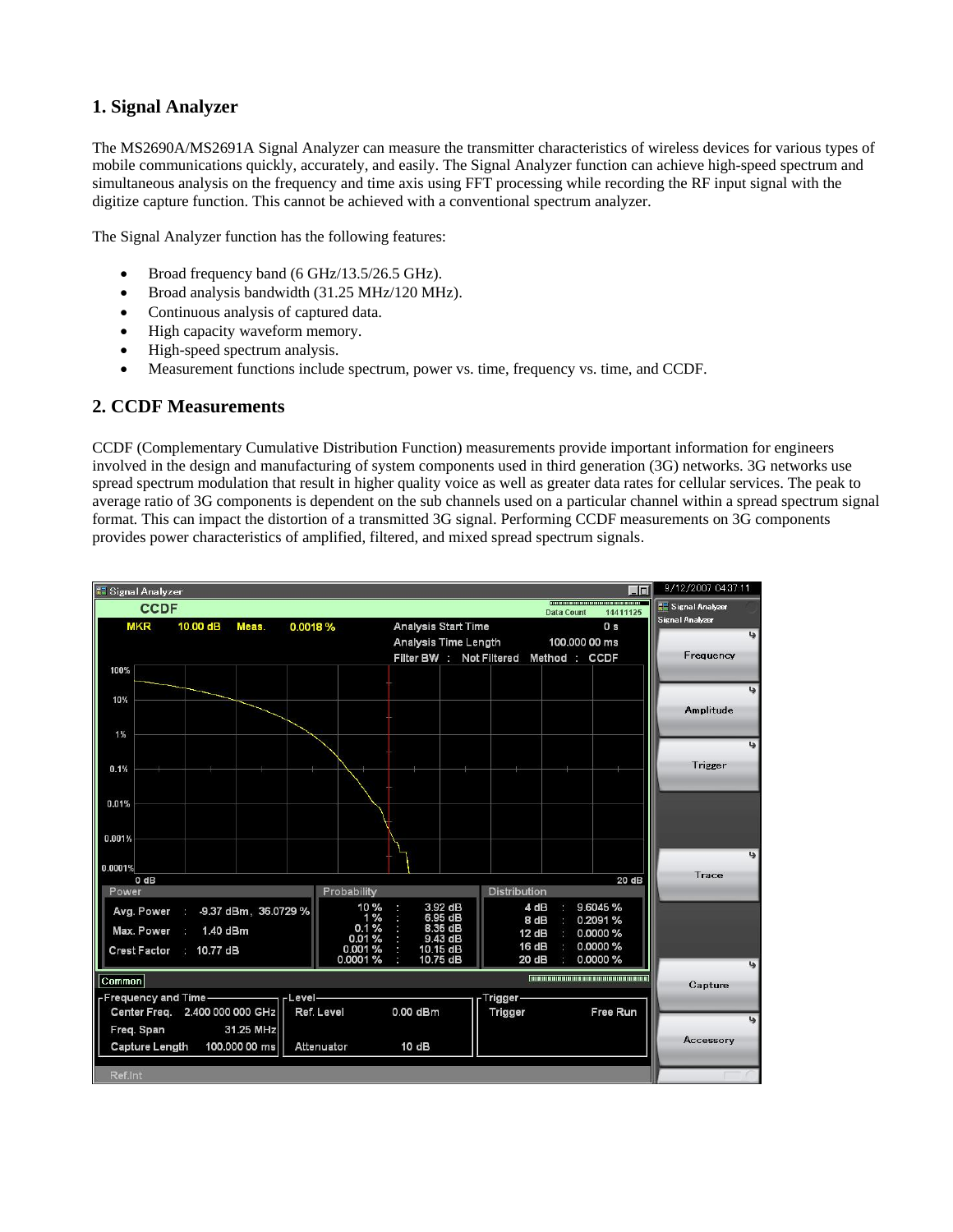The CCDF measurement of a 3G amplifier in the previous illustration provides information on the amount of time the signal spends at or above a specific power level – with the power level being in dB relative to the average power level. The Y axis is the percent of time the signal power is at or above the power specified by the  $X$  axis. The  $X$  axis represents dB above the average power level; this displays the peak to average ratios as opposed to absolute power levels. For example when  $t = 1\%$  on the y axis, the corresponding peak to average ratio is 6.95 dB. This means the signal power exceeds the average by at least 6.95 dB for 1% (correct use) of the time.

## **3. Testing Made Easy**

The MS269xA Series Signal Analyzer makes testing components simple and easy with a built in Vector Signal Generator which covers frequencies up to 6 GHz. It combines speed with reliable RF performance. It creates a one-box tester which increases work efficiency in R&D applications, reduces tact times in manufacturing, and supports quick configuration of test systems.

To measure amplifiers, follow these steps:

- A. Select Application Switch and Signal Generator (F3) and set desired Frequency (F1) & Amplitude (F2).
- B. Incorporation of an arbitrary wave form generator and IQ producer software can create custom waveforms or simply-utilized preload waveforms for modulating the signal. Do this by selecting Load Pattern (F4), Select Pattern (F3), and Modulation (F7).
- C. Next select RF Output (F8) to turn power on.
- D. Connect DUT (device under test) to SG Output connector and to RF Input connector.



E. To view the waveform with the Spectrum Analyzer: select Application Switch and Spectrum Analyzer (F1), Setting Frequency (F1), Span (F2), and Amplitude (F3), along with other standard Spectrum Analyzer settings. It can also be set with a USB mouse or key board, if desired.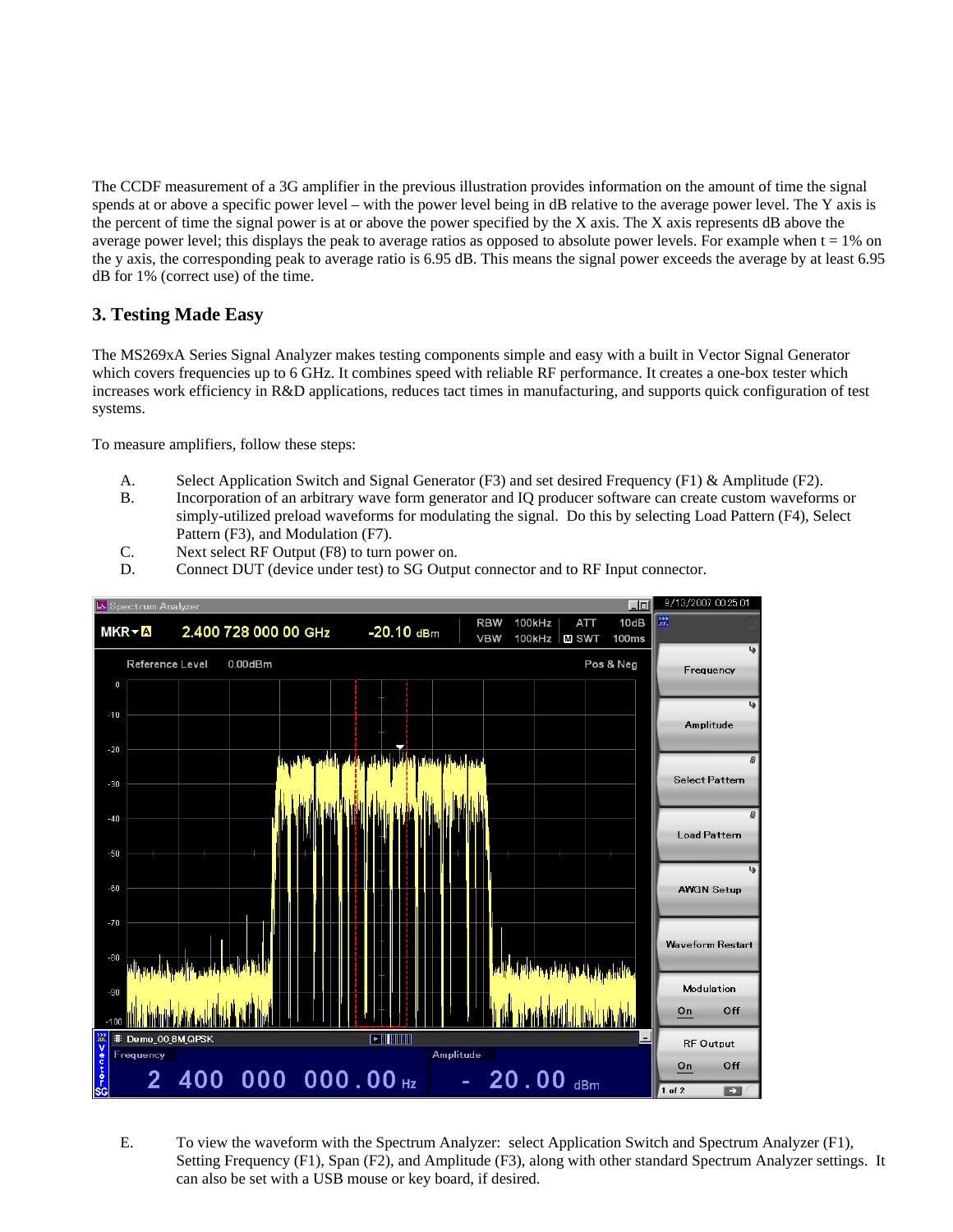

F. For Signal Analyzer functions: Select Application Switch, then Signal Analyzer (F2), Frequency (F1), Amplitude (F2), Trace (F5), and Trace Mode (F1); this will access spectrum, power vs.. time, frequency vs. time, and CCDF measurement functions.

| <b>R</b> Signal Analyzer<br>10                                            |                                            |                         |  |  |                 |                            |                     |  |               |                                        |  | 9/13/2007 00:56:13        |
|---------------------------------------------------------------------------|--------------------------------------------|-------------------------|--|--|-----------------|----------------------------|---------------------|--|---------------|----------------------------------------|--|---------------------------|
| 000000000000000000000000000000<br><b>CCDF</b><br>1694999685<br>Data Count |                                            |                         |  |  |                 |                            |                     |  |               |                                        |  | <b>NE Signal Analyzer</b> |
|                                                                           | <b>MKR</b><br>10.00 dB<br>Meas.<br>0.0015% |                         |  |  |                 | <b>Analysis Start Time</b> |                     |  |               | 0 s                                    |  | <b>Trace Mode</b>         |
|                                                                           |                                            |                         |  |  |                 | Analysis Time Length       |                     |  | 100,000 00 ms |                                        |  |                           |
|                                                                           |                                            |                         |  |  |                 |                            |                     |  |               | Filter BW : Not Filtered Method : CCDF |  | Spectrum                  |
| 100%                                                                      |                                            |                         |  |  |                 |                            |                     |  |               |                                        |  |                           |
| 10%                                                                       |                                            |                         |  |  |                 |                            |                     |  |               |                                        |  |                           |
|                                                                           |                                            |                         |  |  |                 |                            |                     |  |               |                                        |  | Power vs Time             |
|                                                                           |                                            |                         |  |  |                 |                            |                     |  |               |                                        |  |                           |
| 1%                                                                        |                                            |                         |  |  |                 |                            |                     |  |               |                                        |  |                           |
|                                                                           |                                            |                         |  |  |                 |                            |                     |  |               |                                        |  | <b>Frequency vs Time</b>  |
| 0.1%                                                                      |                                            |                         |  |  |                 |                            |                     |  |               |                                        |  |                           |
|                                                                           |                                            |                         |  |  |                 |                            |                     |  |               |                                        |  |                           |
| 0.01%                                                                     |                                            |                         |  |  |                 |                            |                     |  |               |                                        |  |                           |
|                                                                           |                                            |                         |  |  |                 |                            |                     |  |               |                                        |  | CCDF                      |
| 0.001%                                                                    |                                            |                         |  |  |                 |                            |                     |  |               |                                        |  |                           |
|                                                                           |                                            |                         |  |  |                 |                            |                     |  |               |                                        |  |                           |
| 0.0001%                                                                   | 0 dB                                       |                         |  |  |                 |                            |                     |  |               | 20 dB                                  |  |                           |
| Power<br>Probability<br>Distribution                                      |                                            |                         |  |  |                 |                            |                     |  |               |                                        |  |                           |
|                                                                           | Avg. Power                                 | : 9.48 dBm, 36.0712 %   |  |  | 10%             |                            | 3.91 dB             |  | 4 dB          | 9.5873%                                |  |                           |
|                                                                           | Max. Power                                 | 1.32 dBm<br>÷           |  |  | 1%<br>0.1%      |                            | 6.95 dB<br>8.36 dB  |  | 8 dB          | 0.2060%<br>0.0000%                     |  |                           |
|                                                                           |                                            |                         |  |  | 0.01%<br>0.001% |                            | 9.43 dB<br>10.13 dB |  | 12dB<br>16 dB | 0.0000%                                |  |                           |
|                                                                           |                                            | Crest Factor : 10.80 dB |  |  | 0.0001%         |                            | 10.72 dB            |  | 20 dB         | 0.0000%                                |  |                           |
| Common                                                                    |                                            |                         |  |  |                 |                            |                     |  |               |                                        |  |                           |
| Frequency and Time —————<br>$-$ Level $-$<br>-Trigger-                    |                                            |                         |  |  |                 |                            |                     |  |               |                                        |  |                           |
| Center Freq. 2.400 000 000 GHz<br>Ref. Level                              |                                            |                         |  |  | 0.00 dBm        |                            | Trigger             |  | Free Run      |                                        |  |                           |
| 31.25 MHz<br>Freq. Span                                                   |                                            |                         |  |  |                 |                            |                     |  |               |                                        |  |                           |
| Attenuator<br>Capture Length<br>100.000 00 ms<br>10 dB                    |                                            |                         |  |  |                 |                            |                     |  |               |                                        |  |                           |
|                                                                           |                                            |                         |  |  |                 |                            |                     |  |               |                                        |  |                           |
| Ref.Int                                                                   |                                            |                         |  |  |                 |                            |                     |  |               |                                        |  | $\bullet$                 |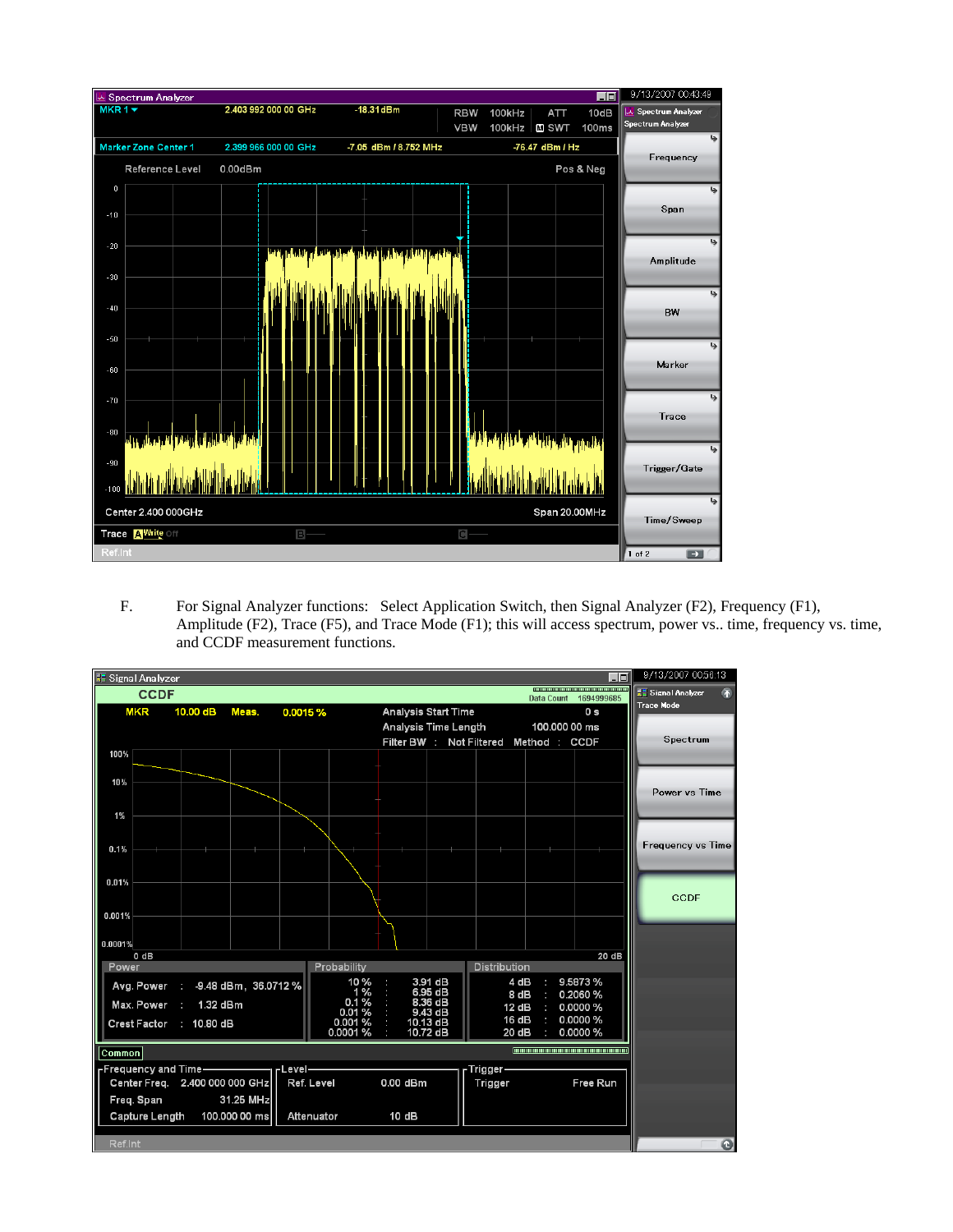## **Conclusion**

The Anritsu MS269xA series Signal Analyzer provides development and manufacturing engineers with a Spectrum Analyzer, Signal Analyzer, and Vector Signal Generator in one box. Its CCDF tool provides performance information of signal power for amplifiers, filters, mixers, and numerous other 3G components. It addresses common challenges for its customers including eliminating signal distortion and decreasing time to market. Anritsu provides superior quality when compared to other brands whose products often suffer from slow performance time, inaccuracy, complexity, and high cost. The MS269xA Series Signal Analyzer's powerful capabilities, easy and efficient setup, small footprint, and cost savings of 30% – when compared to purchasing three separate instruments – make it the obvious choice for testing 3G devices.